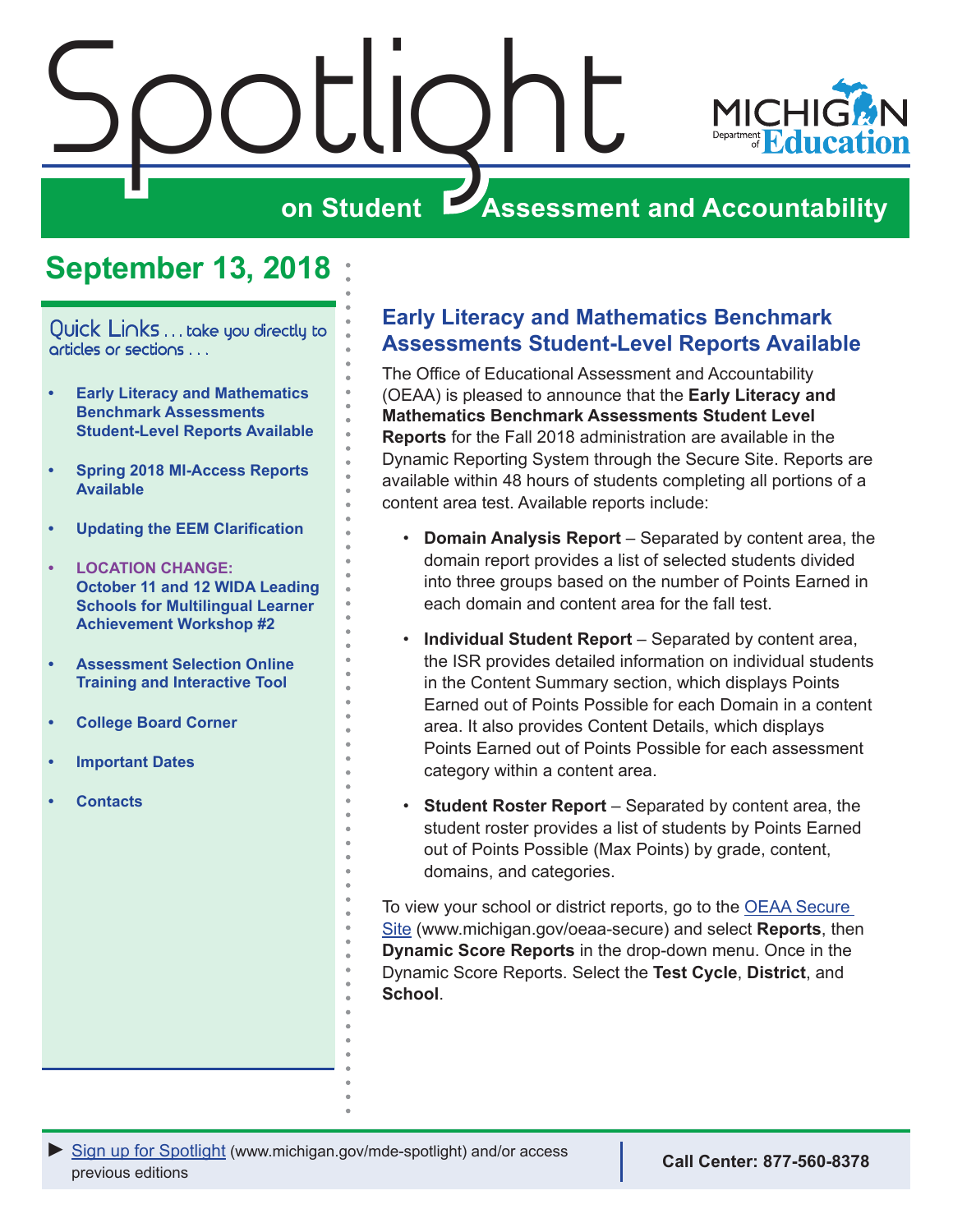<span id="page-1-0"></span>

# **Spring 2018 MI-Access Reports Available**

Reminder: MI-Access reports for the Spring 2018 administration are now available in the **Dynamic Score Reporting Site** through the [OEAA Secure Site](http://www.michigan.gov/oeaa-secure) (www.michigan.gov/oeaa-secure). Reports are broken down by Functional Independence (FI), Supported Independence (SI), and Participation (P), and include:

- Individual Student Reports (ISR)
- Student Overview Reports
- Online Parent Reports
- Student Roster Reports
- Expectation/Scoring Focus Analysis Reports
- Demographic Reports
- Comprehensive Reports

**Printed Parent Reports and Student Record Labels** have started arriving in schools and districts. All deliveries should be completed by **September 14, 2018**.

### **How to Access Online Reports:**

To access your school's MI-Access reports, log into the [OEAA Secure Site](http://www.michigan.gov/oeaa-secure) (www.michigan.gov/ oeaa-secure), go to the **Report** menu, and select **Dynamic Score Reports**.

> The [Dynamic Score Reporting Site User](https://www.michigan.gov/documents/mde/How_to_Navigate_Dynamic_Score_Reports_532306_7.pdf)  [Guide](https://www.michigan.gov/documents/mde/How_to_Navigate_Dynamic_Score_Reports_532306_7.pdf) provides instructions for accessing and navigating the dynamic reporting site, along with the [2018 Interpretive](https://www.michigan.gov/documents/mde/Interpretive_Guide_to_MI-Access_Reports_631144_7.pdf)  [Guide to MI-Access Reports](https://www.michigan.gov/documents/mde/Interpretive_Guide_to_MI-Access_Reports_631144_7.pdf) which

provides details of what each report provides. Both documents are located on the [MI-Access web page](http://www.michigan.gov/mi-access) (www.michigan.gov/mi-access) under the **Reporting** section.

### **NEW for 2018:**

### **Drill-Down Feature**

- The **District Comprehensive Report** (FI only) includes a multi-level drill-down feature that enables the user to select the active **School link** (blue text) to display the **School Demographic Report**.
- The **School Demographic Report** has active links in the "Number of Students Assessed" column, which when selected will display the **Student Roster Report**.
- The **Student Roster Report** has active links in students' names that allow users to select and open the **Individual Student Report** for a specific student.

*(Continued on next page)*

**Call Center: 877-560-8378** (select appropriate option) for assistance with assessment or accountability issues

September 13, 2018 [Quick Links](#page-0-0) / [CB Corner](#page-4-1) / [Important Dates](#page-6-1) / [Contacts](#page-7-1) 2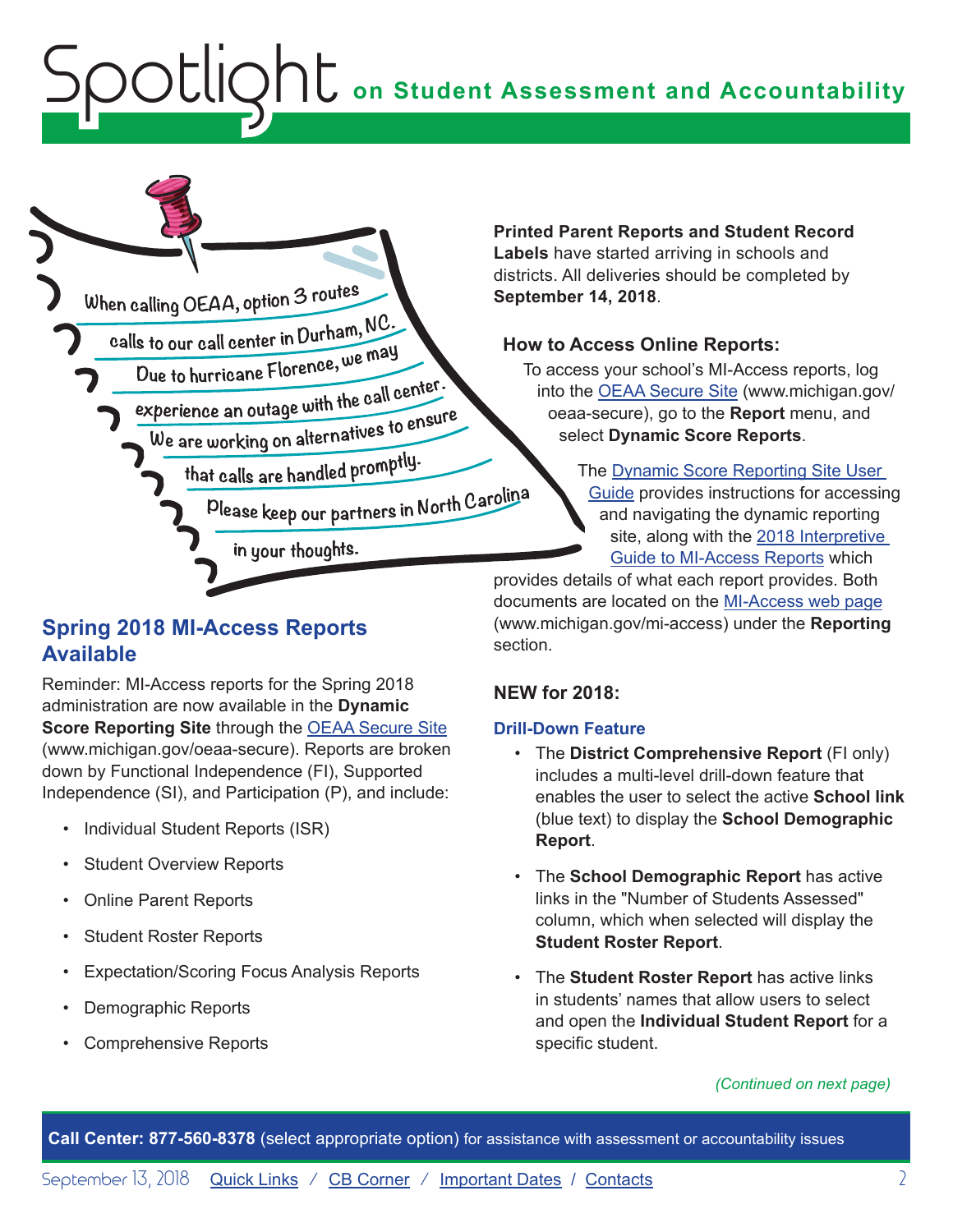- <span id="page-2-0"></span>• An active link in the header area displays the navigation path selected **Comprehensive Report-District** > **Demographic Report-School**  > **Student Roster Report-All** > **Individual Student Report**.
- Each blue report name in the header is an active link and may be selected to return to any report on the navigation path.
- The Drill-Down feature is **not** available on the ISD Comprehensive Report.

#### **Actions Drop-down**

New options are available in the **Actions drop-down menu**. These options vary depending on the report. Options in this menu may include:

- **About this Report**
- **PDF Download**
- **Zip (Bulk PDF) Download**
- **CSV File Download & File Format**
- **Dynamic Score Reporting User Guide**
- **Guide to Reports** (2018 Interpretive Guide to MI-Access Reports)

### **Writing CDs replaced by PDFs this year:**

In years past, the MDE has sent the **Parent Report** and **Student Record Label** with a CD that provided electronic images of student-constructed responses from the FI ELA: Expressing Ideas test.

Beginning this year, student writing responses will no longer be shipped on CDs with the Parent Report. Instead, Student Writing Responses will be provided in PDF format and will be accessed through live links in the **School Roster Report**. The PDFs include the scoring guide, scoring rubric, released prompt, and sample annotated responses for each score point. The PDFs are currently under development and should be available through the School Roster Reports over the next few weeks.

#### **Updating the EEM Clarification Updating the EEM Clarification**

When updating the Educational Entity Master When updating the Educational Entity Master (EEM) for the College Board Assessments (EEM) for the College Board Assessments (SAT with Essay, PSAT 8/9 for grades 8 and 9, (SAT with Essay, PSAT 8/9 for grades 8 and 9, PSAT 10, and ACT Workkeys), be sure to provide contact informationat the **Building level**. Contacts provided at the District level will not Contacts provided at the District level will not receive important information from **College Board Education** College Board or ACT.

### **LOCATION CHANGE: October 11 and 12 WIDA Leading Schools for Multilingual Learner Achievement Workshop #2**

Due to an unforeseen scheduling conflict, the location for the October 11 and 12, 2018, WIDA Leading Schools workshop has changed to **4400 Livernois Road, Troy School District Administrative Building**. If you are registered for this workshop or are planning to register, please make a note of the change. We regret any inconvenience the change may have caused.

### T**hursday, October 11 AND Friday, October 12, 2018 (2-day workshop) 8:30 AM to 3:30 PM**

**Location:** Troy School District Services Building, 4400 Livernois Road, Troy, MI 48098 [REGISTER NOW](https://www.eventbrite.com/e/leading-schools-for-multilingual-learner-achievement-registration-46676638081)

If you have questions about this workshop or need help with registration, please contact [MDE-EL@](mailto:MDE-EL%40michigan.gov?subject=) [michigan.gov,](mailto:MDE-EL%40michigan.gov?subject=) or call 877-560-8378, Option 6.

**Call Center: 877-560-8378** (select appropriate option) for assistance with assessment or accountability issues

September 13, 2018 **[Quick Links](#page-0-0)** / [CB Corner](#page-4-1) / **[Important Dates](#page-6-1) / [Contacts](#page-7-1)** 3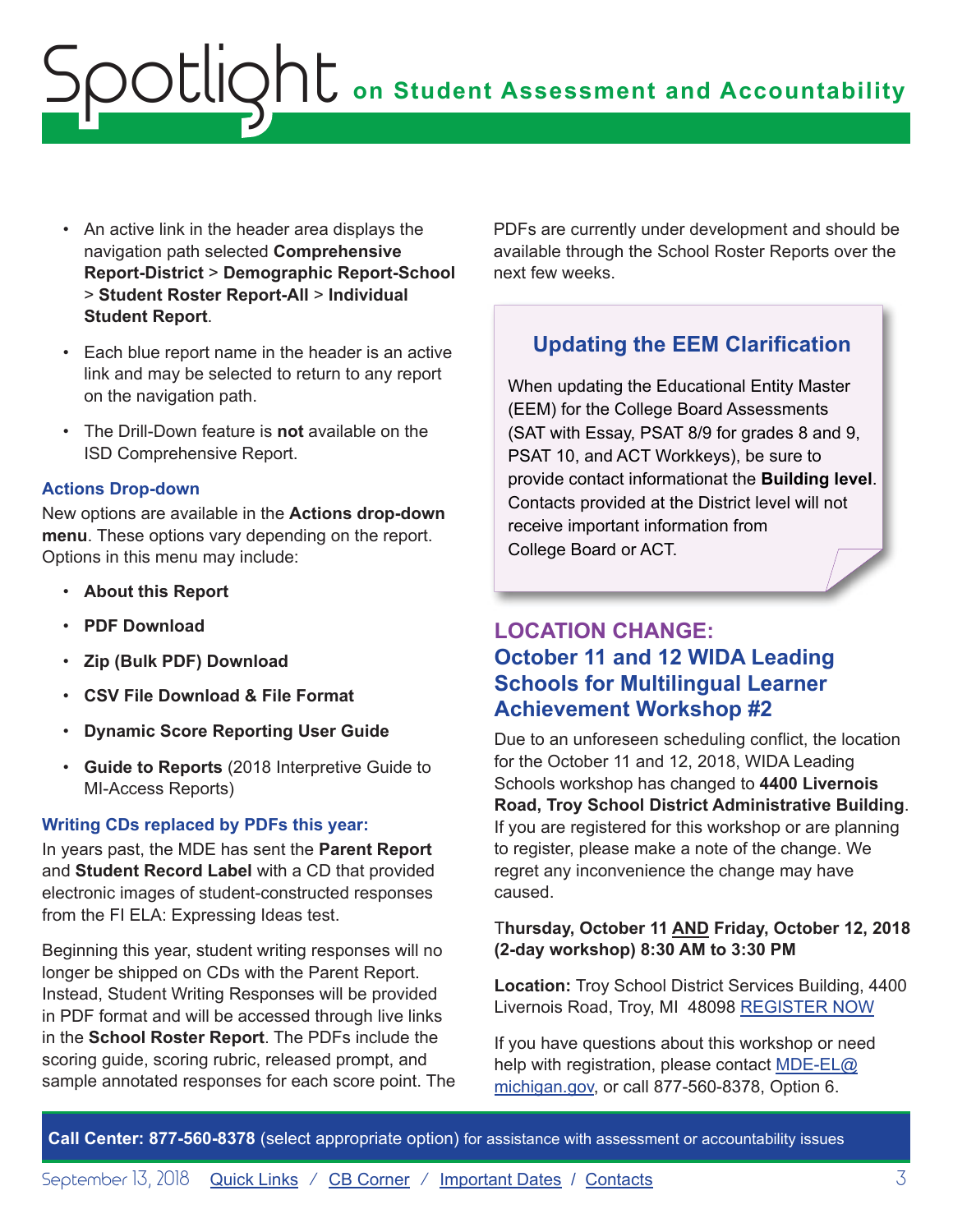### <span id="page-3-0"></span>**Assessment Selection Online Training and Interactive Tool**

The Michigan Department of Education has made available two online resources aimed at helping school/district personnel, parents, and the public understand the state guidelines for selecting the proper state assessment for a student.



The [Assessment Selection Guidelines Training](https://mdoe.state.mi.us/mdedocuments/AssessmentSelectionGuidelinesTraining/index.html) helps individuals to understand the differences between the general state summative assessments and the state summative alternate assessment, MI-Access. This training program walks participants through each of the steps to determine which assessment a student should take, and applies the logic to six different practice scenarios, or case studies. The training may be done individually or as a group and has a downloadable/ printable certificate option.



The Individualized Education Program (IEP) [Interactive](https://mdoe.state.mi.us/MDEDocuments/InteractiveDecision-MakingTool/index.html) [Decision-Making Tool](https://mdoe.state.mi.us/MDEDocuments/InteractiveDecision-MakingTool/index.html) is an optional interactive tool that teams can use when discussing the most appropriate assessment for an individual. This interactive tool asks each question from the assessment selection document [Should My Student Take the Alternate](https://www.michigan.gov/documents/mde/Should_My_Student_Take_the_Alternate_Assessment_556705_7.pdf)  [Assessment?](https://www.michigan.gov/documents/mde/Should_My_Student_Take_the_Alternate_Assessment_556705_7.pdf). Depending on the answer to the question, the tool progresses to additional questions or to a conclusion based on the state guidelines.

These interactive online tools are available on the [MI-Access web page](http://www.michigan.gov/mi-access) (www.michigan.gov/mi-access) and are available for immediate use. If you have question about either of these training resources, please contact John Jaquith, Assessment Consultant for Students with Disabilities at [JaquithJ@michigan.gov.](mailto:JaquithJ%40michigan.gov?subject=)

**Call Center: 877-560-8378** (select appropriate option) for assistance with assessment or accountability issues

September 13, 2018 **[Quick Links](#page-0-0)** / [CB Corner](#page-4-1) / [Important Dates](#page-6-1) / [Contacts](#page-7-1) 4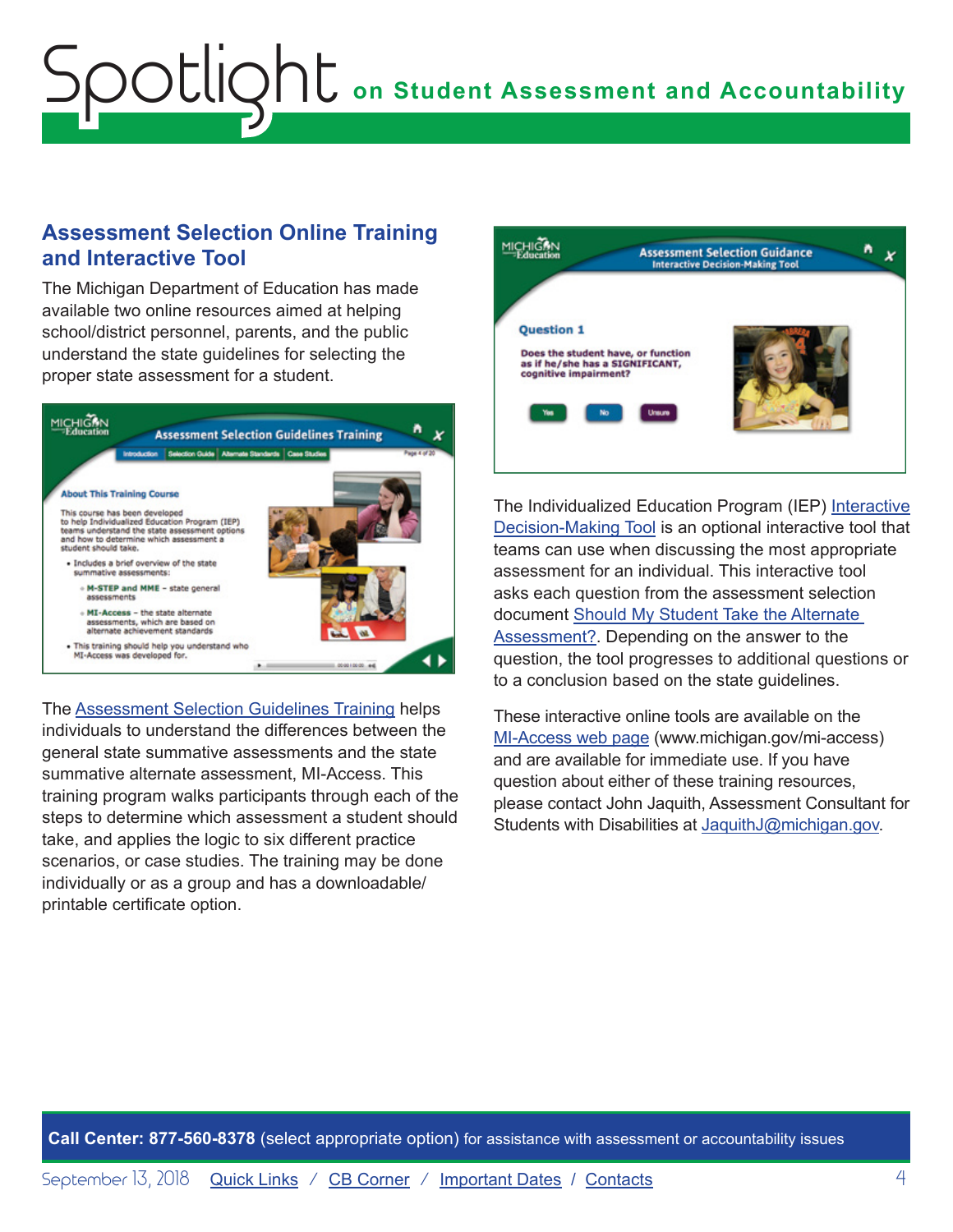# <span id="page-4-1"></span><span id="page-4-0"></span>College Board Corner

 *Information on SAT*™*, PSAT 8/9*™*, and PSAT10*™ *provided by the College Board*

### **Get Ready for Spring 2019 – Implementation Workshops**

Implementation workshops are free and provide information about the Michigan-provided SAT with Essay, PSAT 10, and PSAT 8/9 for grades 8 and 9 test administrations in the spring of 2019. Building administrators and building test coordinators will learn about the latest enhancements and changes for the Spring 2019 administration, prepare to

administer the College Board exams, and get information about timelines and professional development offerings.

The workshops will be held throughout the state; some locations and dates are still being finalized. All workshops will last for three hours in the morning and lunch will be provided after. To register, go to the [College Board Workshop page](http://www.collegeboard.org/michiganworkshops) (www.collegeboard.org/michiganworkshops).

| <b>City</b>               | <b>Location</b>                                | 2018 Workshop Dates   |
|---------------------------|------------------------------------------------|-----------------------|
| Alpena                    | Alpena-Montgomery-Alcona ESD                   | Thursday, November 8  |
| Centreville               | <b>TBD</b>                                     | <b>TBD</b>            |
| Clare                     | <b>Clare-Gladwin RESD</b>                      | Monday, November 12   |
| <b>Clinton Township</b>   | Macomb ISD                                     | Friday, November 9    |
| Escanaba                  | Delta Schoolcraft ISD                          | Wednesday, October 31 |
| <b>Flint</b>              | Genesee ISD                                    | Tuesday, November 13  |
| <b>Grand Rapids</b>       | Kent County ISD                                | Monday, November 5    |
| Hancock                   | <b>Copper County ISD</b>                       | Thursday, November 1  |
| Jackson                   | Jackson ISD                                    | Wednesday, November 7 |
| Lansing                   | <b>Greater Lansing Association of Realtors</b> | Tuesday, November 13  |
| Portage                   | Kalamazoo RESA                                 | Tuesday, October 16   |
| Sault Ste. Marie          | Eastern Upper Peninsula ISD                    | Monday, September 17  |
| <b>Traverse City</b>      | Traverse Bay ISD                               | Tuesday, November 20  |
| <b>Waterford Township</b> | Oakland County ISD                             | Monday, November 12   |
| Wayne                     | <b>Wayne County RESA</b>                       | Tuesday, November 13  |

*(Continued on next page)*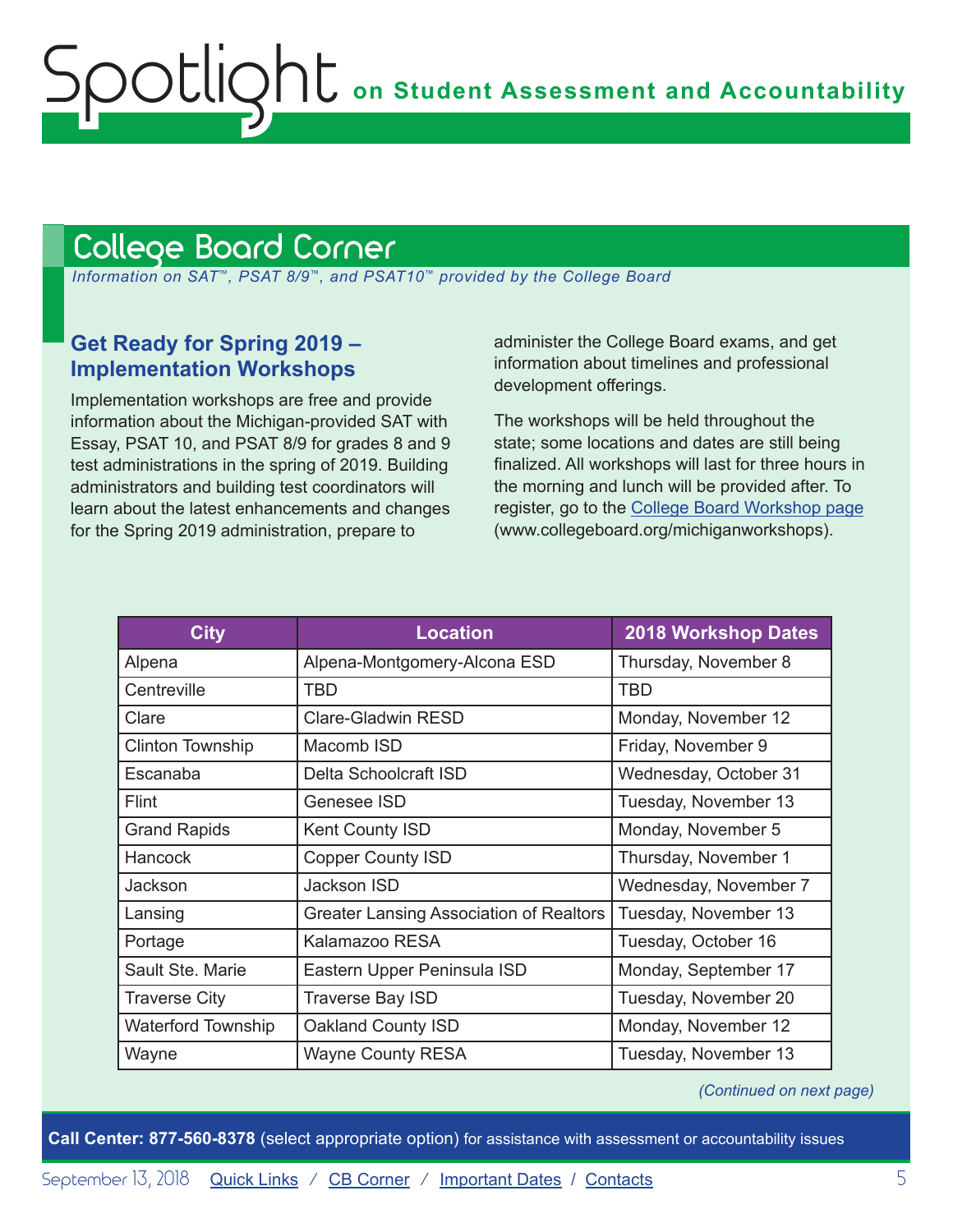### **Updating EEM**

See the article from [September 6, 2018 Spotlight](https://www.michigan.gov/documents/mde/Spotlight_9-6-18_631964_7.pdf), regarding updating the **Educational Entity Master (EEM)**. For the state-provided SAT with Essay, PSAT 10, and PSAT 8/9 for grade 8 and grade 9 administrations in Spring 2019, College Board will use contact information from the EEM to identify staff responsible for implementing the assessments. Test shipments will be sent to the address associated with the test coordinator's record in EEM. If EEM information is not accurate, communications and test shipments may be impacted. **Staff can serve multiple roles, if needed.** Once updated in EEM, it takes 7-10 days for College Board to receive and process the updates.

Contact information should be provided in EEM, at the **building level**, for each of the following roles:

• SAT Test Coordinator

- PSAT Grade 10 Test Coordinator
- PSAT Grade 9 Test Coordinator
- PSAT Grade 8 Test Coordinator
- SAT Backup Test Coordinator
- PSAT 9/10 Backup Coordinator
- PSAT Grade 8 Backup Coordinator

### **Questions about Spring PSAT 8/9, PSAT 10, or SAT?**

- call the Michigan Educator Hotline: 866-870-3127 (select Option 1)
- email [michiganadministratorsupport@](mailto:michiganadministratorsupport%40collegeboard.org?subject=) [collegeboard.org](mailto:michiganadministratorsupport%40collegeboard.org?subject=)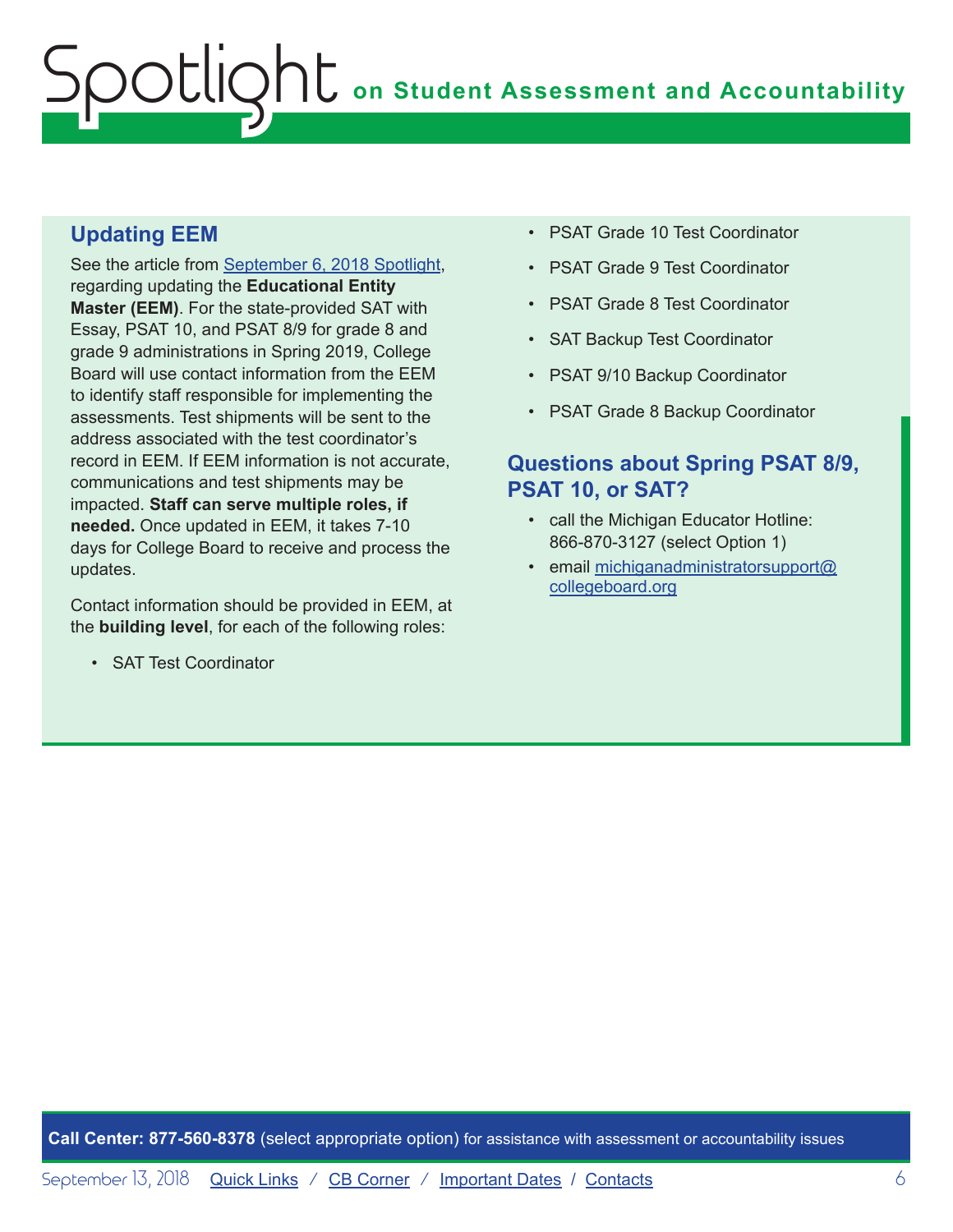<span id="page-6-0"></span>

# <span id="page-6-1"></span>**Important Dates**

# **September**

### **Early Literacy and Mathematics**

#### **Now – October 4, 2018:**

• Pre-Identification of Students for the Fall 2018 **Early Literacy and Mathematics Benchmark Assessments**

#### **Now – October 5, 2018:**

• Create/manage online test sessions in eDIRECT for the Fall 2018 **Early Literacy and Mathematics Benchmark Assessments**

#### **Now – October 5, 2018:**

• Fall 2018 **Early Literacy and Mathematics Benchmarks Assessments** testing window

# **October 2018**

**Monday, October 8 AND Tuesday, October 9, 2018 (2-day workshop) 8:30 AM to 3:30 PM:**

• **WIDA Leading Schools for Multilingual Learner Achievement –** Workshop #1 [REGISTER NOW](https://www.eventbrite.com/e/leading-schools-for-multilingual-learner-achievement-registration-46676636075)

#### **Thursday, October 11 AND Friday, October 12, 2018 (2-day workshop) 8:30 AM to 3:30 PM:**

• **WIDA Leading Schools for Multilingual Learner Achievement –** Workshop #2 [REGISTER NOW](https://www.eventbrite.com/e/leading-schools-for-multilingual-learner-achievement-tickets-46676638081)